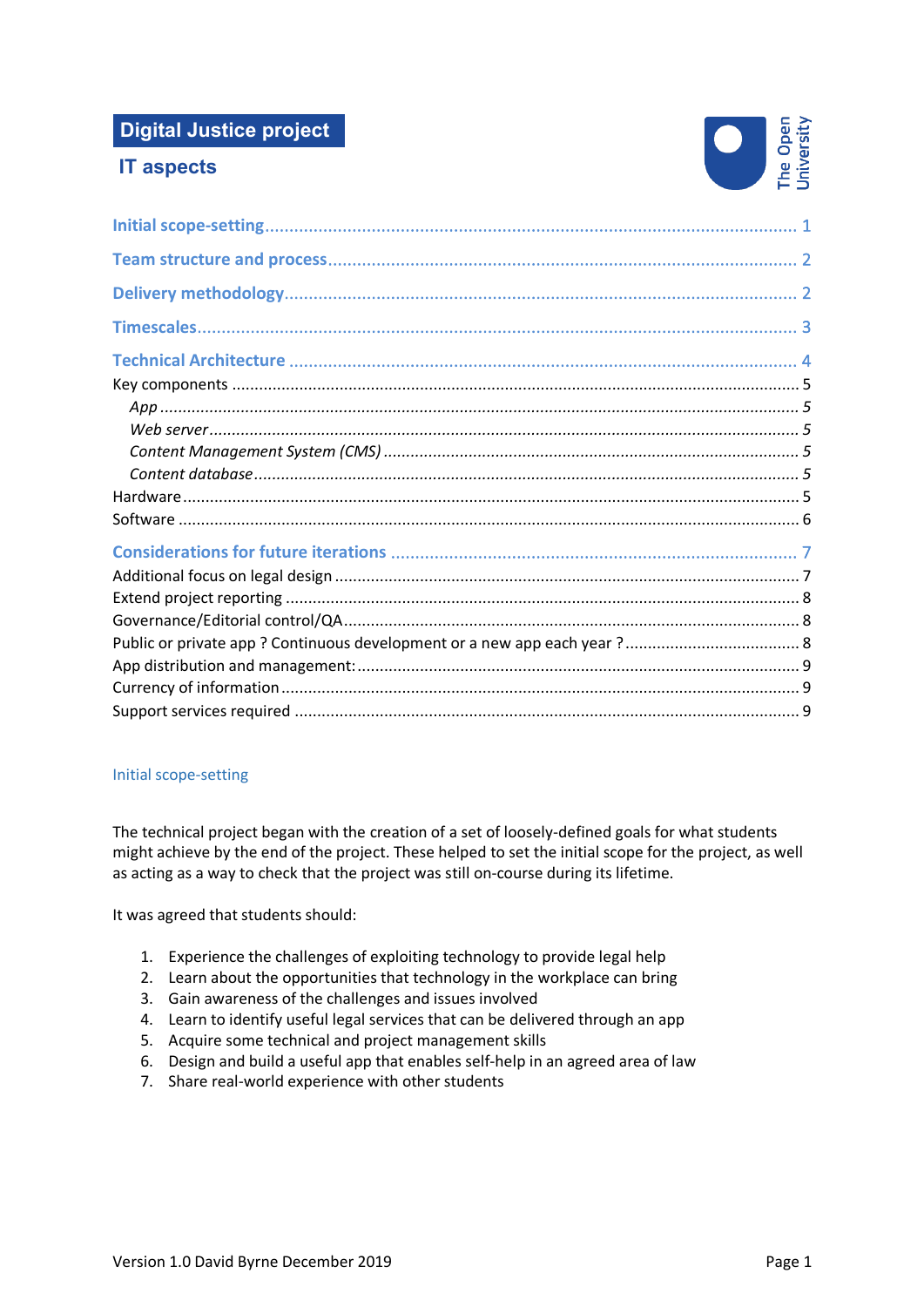The technology aims of the project were to enable students to identify and analyse a legal problem, elucidate and design a valid, comprehensive solution to it, and then use technology to deliver this solution effectively.

The following set of guiding principles was used to ensure a consistent approach to delivering the project:

- 1. Scalability: the programme must ultimately be deliverable to the whole W360 cohort
- 2. Currency: information displayed by the app must be up-to-date
- 3. Independence: Content must be independent from presentation
- 4. Portability: Information must be portable between repositories
- 5. Quality: the app code should be of an industry-acceptable standard
- 6. Flexibility: the app must support changing requirements without significant impact
- 7. Cost: the app must be deliverable within a minimal budget

These principles helped to shape the choice of technology, to set some limits on the work that we would expect students to do, and to define the way that the project would be run.

It was decided to run the pilot within the Law faculty only, while keeping in mind that the project would be an opportunity to think about how it might be extended in future to create opportunities for interdisciplinary collaboration between Law students and others in Computing & IT, Design, etc.

### Team structure and process

Students were organised into teams to facilitate management of the work they had to do. Having considered a number of different options and configurations it was decided that to group participants into teams in which the members worked together to contribute ideas and carry out separate pieces of work that were brought together to create a single app per team. It was thought that a key limiting factor would be the available time that the team manager (tutor) would have available to support students working on apps, so this model minimised the number of apps to be managed.

The members of each team followed a simple process that guided them through defining requirements, understanding how these might be met in principle, and then applying the available tools to create an app-based solution. This was a repeatable process so that the apps created evolved through a number of iterations across the time available. While the first iteration or two inevitably required more tutor guidance, the team developed an understanding of how the process worked and therefore become more self-sufficient over the course of the project.

### Delivery methodology

The delivery process was loosely based along Agile principles. As well as giving experience of a reallife software development methodology, this approach ensured a project structure that was predictable but that also maximised the ability to handle new features and priorities that the students might discover during the project.

The project was divided into a number of *phases* corresponding to fixed-duration time boxes. Each team maintained a *backlog*, i.e. a list of the tasks that they would like to execute, such as *learning activities* in which they learned how to use the tools available, *research activities* where they source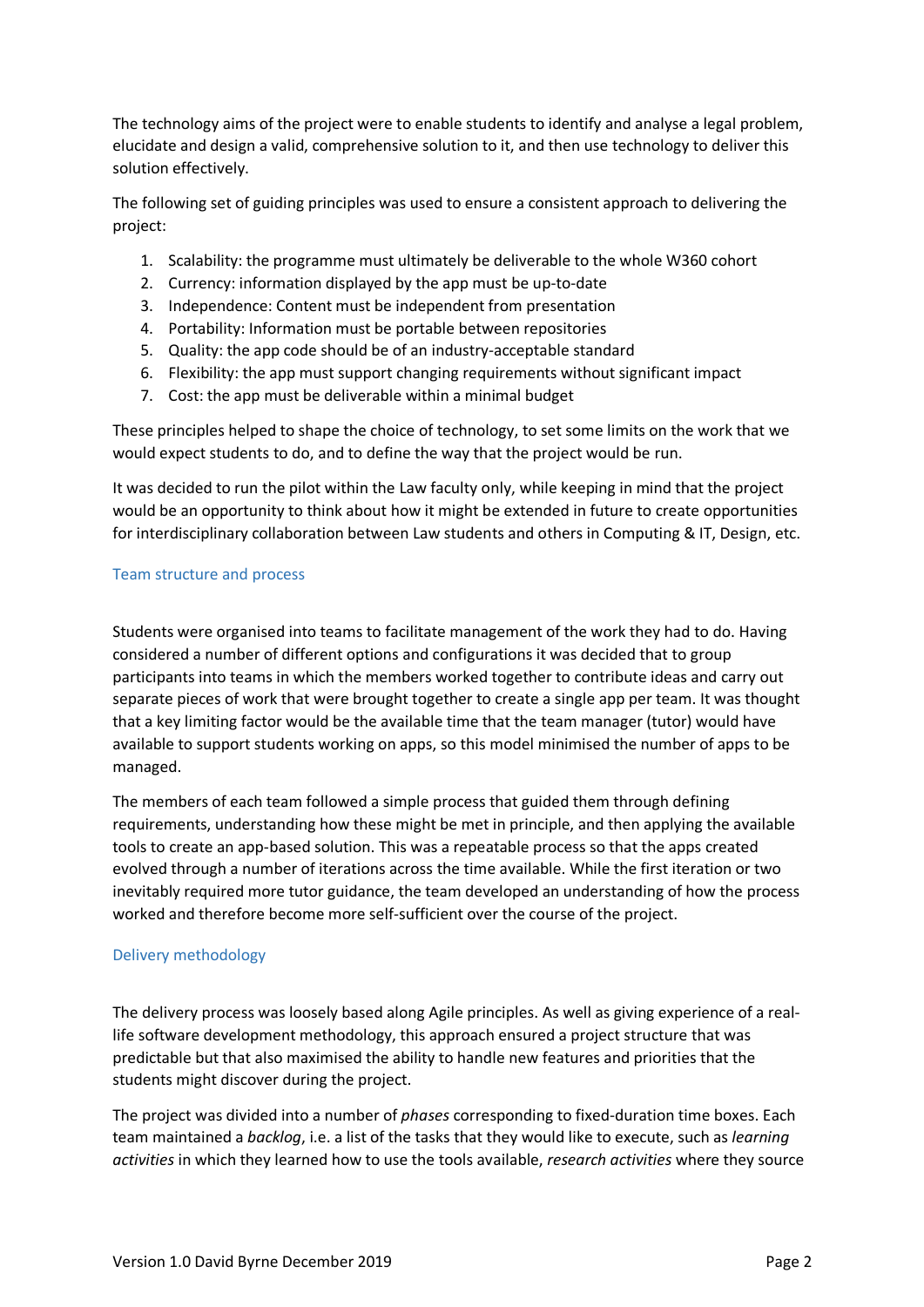information that they intend to incorporate into their app, or *development activities* such as the actual editing and creation of app content.

The *budget* available to each team was the number of hours that the team members have available.

The intended approach was that each phase would follow the same process:

- 1. The team would review their backlog, which would be empty in the first iteration:
	- a. New items would be added to the backlog these might be novel or may be changes to existing app features suggested by experience from the previous phase; "there are no bad ideas";
	- b. Each item on the completed backlog would be assessed and prioritised and the backlog would be ordered (highest priority first);
	- c. The budget would be apportioned across as many items on the backlog as the team agreed was realistic – these would form the scope for the forthcoming phase;
	- d. Tasks would be allocated to individuals or to groups within the team and the scope for this phase locked down. Any follow-up input from non-attendees must be added to the backlog for consideration in the next phase.
- 2. The team would carry out the agreed tasks until the phase deadline;
- 3. Progress would be reported to the whole team on a regular basis;
- 4. At the end of the phase a progress report of updates from each team member would be assembled and used as input to the backlog review of the next phase.

The project followed this approach to a large extent, though not rigidly. In practice, it was difficult to assemble all members of all teams in real-time, and so it was necessary to complement the scheduled activities with asynchronous alternatives such recordings of online meetings held and online forums. In addition, the time was spent on discussing the kind of work the students wanted to do in the next phase, rather than defining sets of rigid requirements.

Meetings were held online in an Adobe Connect Room, always recorded, with access only to the team members. Follow-up (e.g. ideas to be considered in the next phase backlog review), team communication and progress reports were shared on a private online forum. Team members also organised communication between themselves via email and by setting up WhatsApp groups.

Students were free to explore ideas offered by the tutors and to come up with their own so long as these met the over-arching project goals, with the tutors advising or vetoing ideas put forward when appropriate. Some mandatory activities were also incorporated into the schedule, such as briefing sessions from the team manager at the start of each phase in which the high-level goals and success criteria for the phase were agreed, as well as learning sessions where new tools were introduced to the students.

#### Timescales

The app project was planned to start in mid-December, finishing by early April. The project scope was set such that it would require around 2 man-weeks (80 hours at 100% effort) to complete, on the assumption that as an optional "spare time" project, students would not spend more than 1 hour each per week on the project, so this effort would be met by a team of five over a duration of 16 weeks (5 x 16 hours = 80 hours).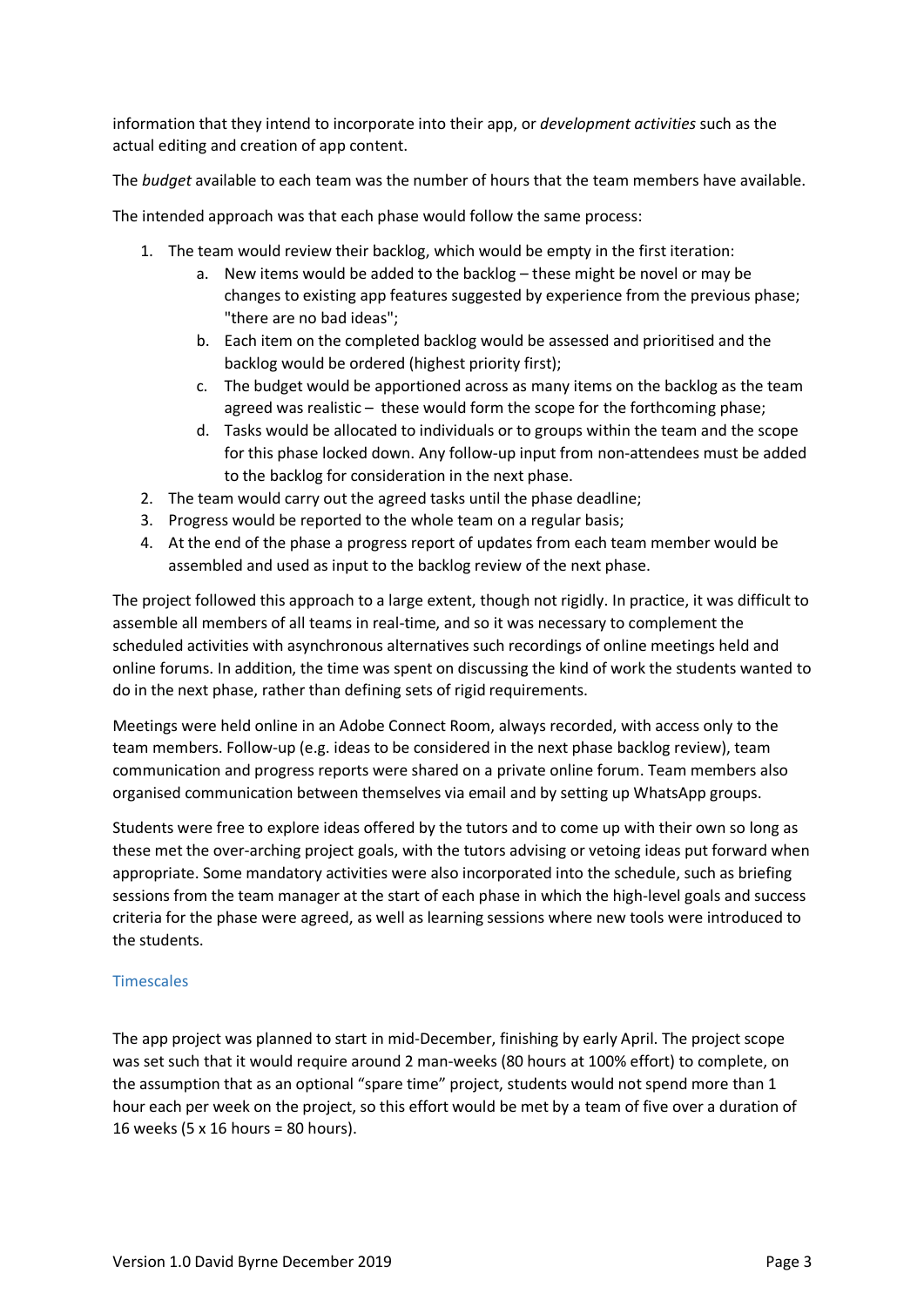Clearly the three factors of scope, effort and duration could have been flexed in many ways students could have been asked to spend 2 hours per week to deliver twice the scope, the scope could have been halved to reduce the duration to eight weeks etc.

The schedule for the project followed four phases of four weeks each. Although each phase followed the same framework outlined earlier, each had a particular natural emphasis on "Familiarisation", "Implementation", "Refinement" and "Reflection" respectively.

# Technical Architecture

In line with the guiding principles of Scalability, Quality and Flexibility, a Client-Server technical architecture was chosen. Supported clients included standard web browsers, as well as a custombuilt lightweight mobile app. The server component was an industry-standard three-tier back-end comprising a web server, a component for designing logical flows (using decision trees) and a relational database to hold the pages presented and the data that defined the decision trees.

The app was deployed on Android devices for the pilot project to avoid the additional approval and licencing requirements required when apps are to be distributed through the iTunes app store to Apple iOS devices. This would be possible to do at any point in future, and as a proof-of concept in this pilot the app was published in Android and iOS formats through an emulation platform called gonative.io.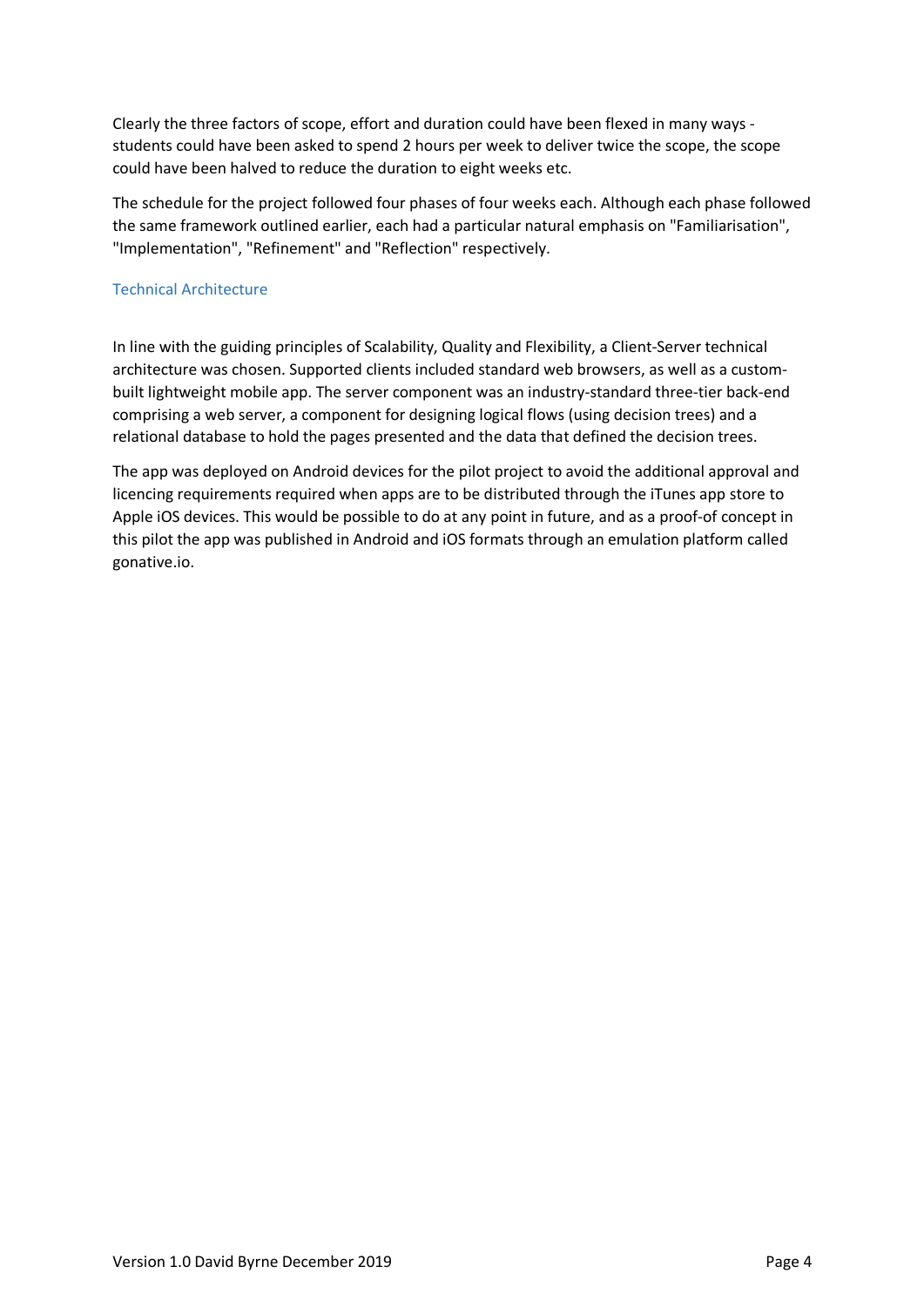

Users access content using the app

#### Key components

#### *App*

Software installed on a user device that displays content provided by Open Justice. *Web server*

Handles requests from the app for content, which it retrieves from the content database.

#### *Content Management System (CMS)*

Used to manage and design the content that is displayed by the app. Accessed from any web browser; individual accounts with appropriate privileges were created for different editors. Students curated the app content using this CMS: the skills required are commonly available and are easy to acquire – no technical knowledge is needed.

#### *Content database*

Stores all of the local content that can be published to the app for display. Not directly visible to the editors or nontechnical users.

#### Hardware

| Server 1                |  |  |
|-------------------------|--|--|
|                         |  |  |
|                         |  |  |
| <b>Web Server</b>       |  |  |
|                         |  |  |
|                         |  |  |
|                         |  |  |
| <b>CMS</b>              |  |  |
|                         |  |  |
|                         |  |  |
|                         |  |  |
|                         |  |  |
| <b>Content database</b> |  |  |
|                         |  |  |
|                         |  |  |

The project used a "shared-everything" design, comprising a single server with one instance of the web server hosting a separate virtual instance for each student team, and a single instance of the CMS and database that each contain a separate area for each team.

This approach simplifies administration, making it easy to set up new teams, sites and users and is also the most cost-effective as it maximises storage and processing capability by sharing these across all teams. It can scale both vertically (increase the server size) or horizontally (add more servers to the virtual cluster).

To meet the flexibility and scalability principles, it must be possible to both grow the environment to support as many students who choose to participate, which

could be anywhere between five and five hundred individuals, but also to shrink it so that only the required resources are being paid for. This requirement was met by using an elastically-scalable virtual server platform hosted on the Amazon Web Services (AWS) cloud.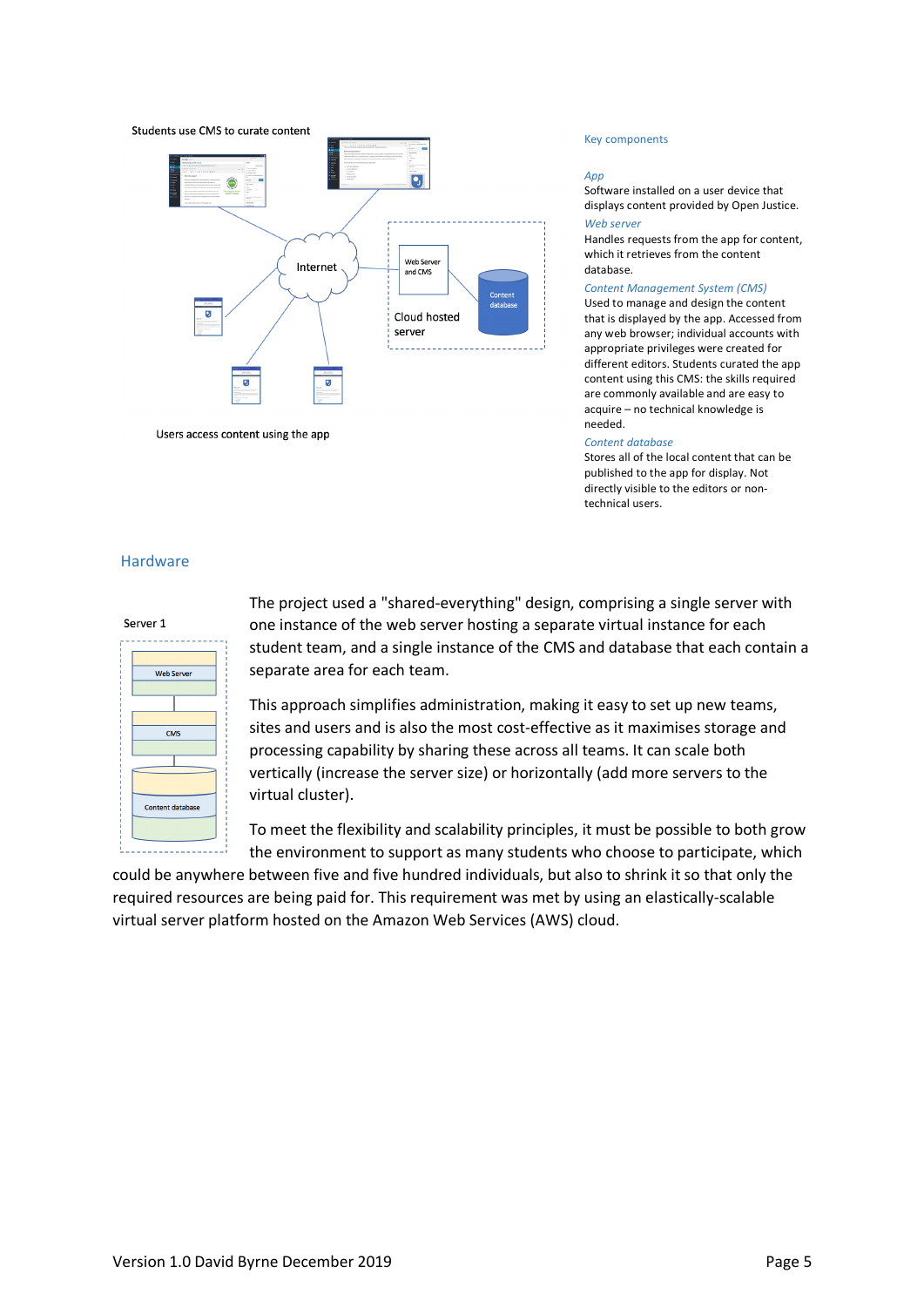The server for the pilot project used 512MB memory, 1 CPU, 20GB storage, 1TB outbound data transfer, a standard specification for many cloud-provisioned servers such as the entry-level AWS Lightsail<sup>1</sup> product. Usage observed during the project suggested that this server would support up to fifty non-concurrent students on the non-commercial licencing basis described at an average monthly cost for hardware and software of under £10.00.

#### **Software**

Open source software products were chosen for all of the components required. This helped to minimise the costs of the project, as non-commercial licences were used, and carried the additional benefits that students might already have had experience using some of them, or would gain experience that would be useful in future.

The website deployed on the server was realised by using the combination of an operating system (Ubuntu 16.04.4 LTS Linux), web server (Apache 2.4.18), content management system (Wordpress version 4.9.8) and database (MySQL Ver 14.14, Distrib 5.7.23). Other equivalent compatible options could have been chosen to fit the standard offering/support capability of the provider had this been required.

Rather than creating many servers or many instances of the CMS on a single server, a *multi-site approach* was used whereby multiple websites are created within a single instance of the CMS. Each team was allocated a virtual server that could be accessed using the corresponding subdomain, e.g. team1.ojapp.org.uk, team2.ojapp.org.uk etc. This enabled complete flexibility in terms of the underlying configuration, which could be expanded and re-organised without affecting either the student teams or the end-users of the apps.

The default features within the CMS were customised so that students had access to editorial settings (create menus, pages, decision trees, forms) but not to administration functions (add users, change site settings).

Additional components ("plug-ins") were provided so that students could develop more complex functionality within their apps than would be possible by using simple webpages and navigation features such as menus and links. These included a component for constructing and displaying Decision Trees (Decision Trees<sup>2</sup> 1.1) and others for creating Forms (Formidable Forms<sup>3</sup> 3.04.02, FormidablePRO2PDF<sup>4</sup> 2.90) that end-users could complete to submit information to the team.

Additional components could be added using this approach as new ideas develop. For example, the forms capability might be extended to create "wizards" that prompt for information that is used to auto-populate and generate official forms, which otherwise are complex for end-users to navigate and complete.

 <sup>1</sup> https://aws.amazon.com/lightsail/pricing/

<sup>2</sup> http://sidecar.tv/

<sup>3</sup> https://formidableforms.com/

<sup>4</sup> https://www.formidablepro2pdf.com/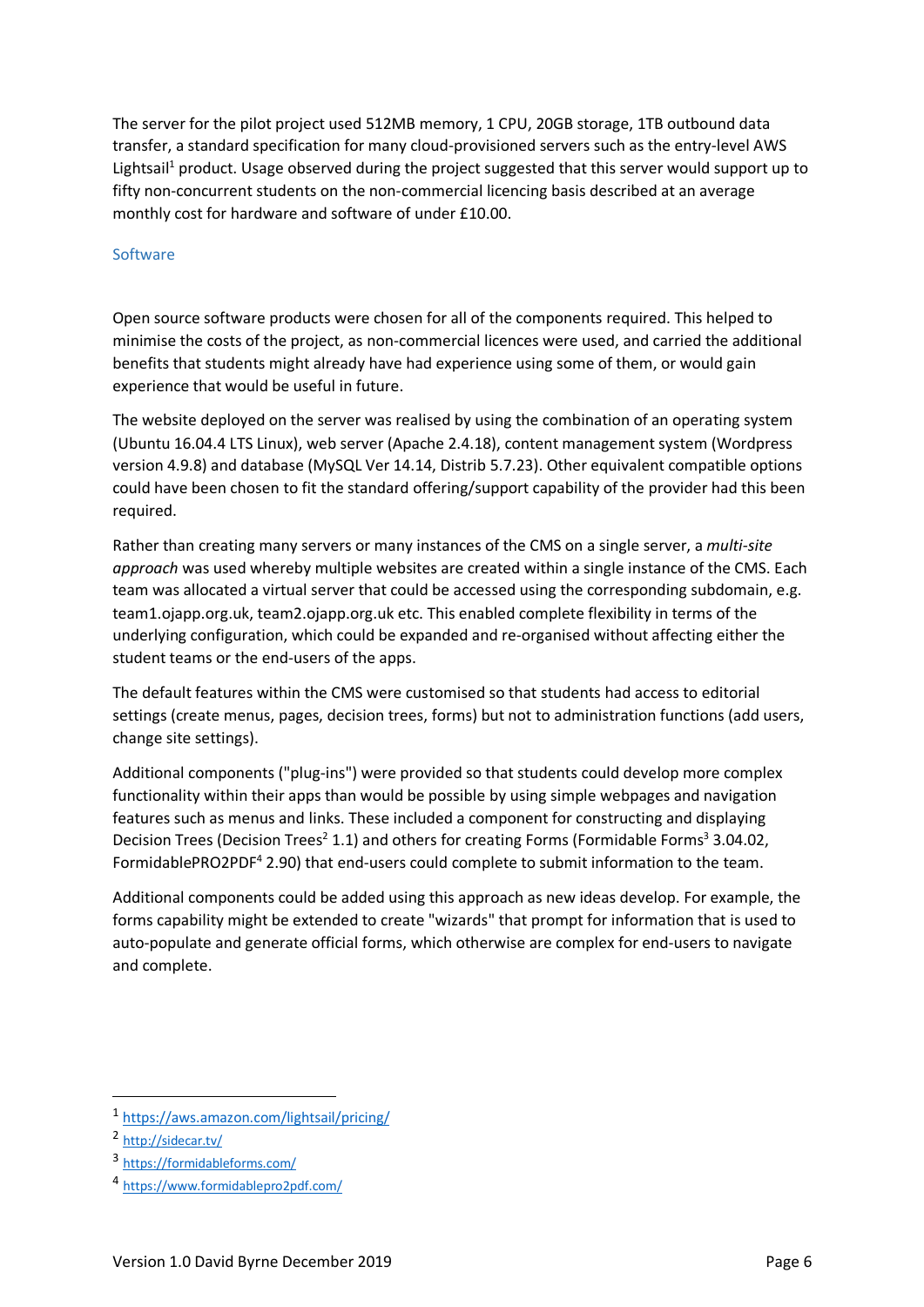It was decided that students should keep a number of design considerations in mind when creating their solutions, though these were not formally assessed. The key requirements were that the apps must be *accessible* to users with additional needs and *usable* by all: clear and easy to navigate.

To support these design goals, the base sites were configured to be responsive (i.e. the content displayed automatically adjusts to match the physical size and orientation of the device in use) and were customised using a "minimalist" Wordpress theme (Bhari 1.0.4.9) with sidebars disabled so that the maximum amount of screen real-estate is available for displaying app content.

### Considerations for future iterations

### Additional focus on legal design

The initial pilot was concerned with analysing a legal problem, finding a solution and using prescribed tools to make this solution available. Some indirect introduction was also given to other aspects of the software development lifecycle, including project planning, requirements management and testing.

Future pilots should extend these topics to include legal design – both from the perspective of the content (clarity, how easy the information is to understand) and the presentation (attractiveness, usability, accessibility, user interface/user experience). They should also integrate the design and IT aspects to show how these work together with the legal content to form a holistic solution.

A potential syllabus for the next iteration might look like this:

- Legal Design
	- o What is Legal Design ?
	- o Components of a legal technology solution
	- o Technical architectures, legal process analysis
	- o Using technology to improve productivity in the legal profession
	- o Using technology to improve access to justice in the legal profession
- Design Thinking
	- $\circ$  The basics of user experience: usability, visual design, navigation and menu design, and accessibility
	- o How to design for efficiency, persuasion, satisfaction, clarity
	- o Problem analysis and solution design
	- o Personas in design-thinking
	- Software development methodologies
		- o Waterfall vs. lean/agile/iterative
		- o Methodology in practice the Digital Justice project framework
		- o Generating and managing requirements
		- o Planning: time-boxing and prioritisation
- Bringing design and development together
	- o Integrating human-centred design and agile development
	- o Making the business case for user-centred design
	- o Team-working within user-centred design
- The Digital Justice technology platform
	- o Information Architecture what is it ? Principles and application
	- o Using the Digital Justice platform to create innovative solutions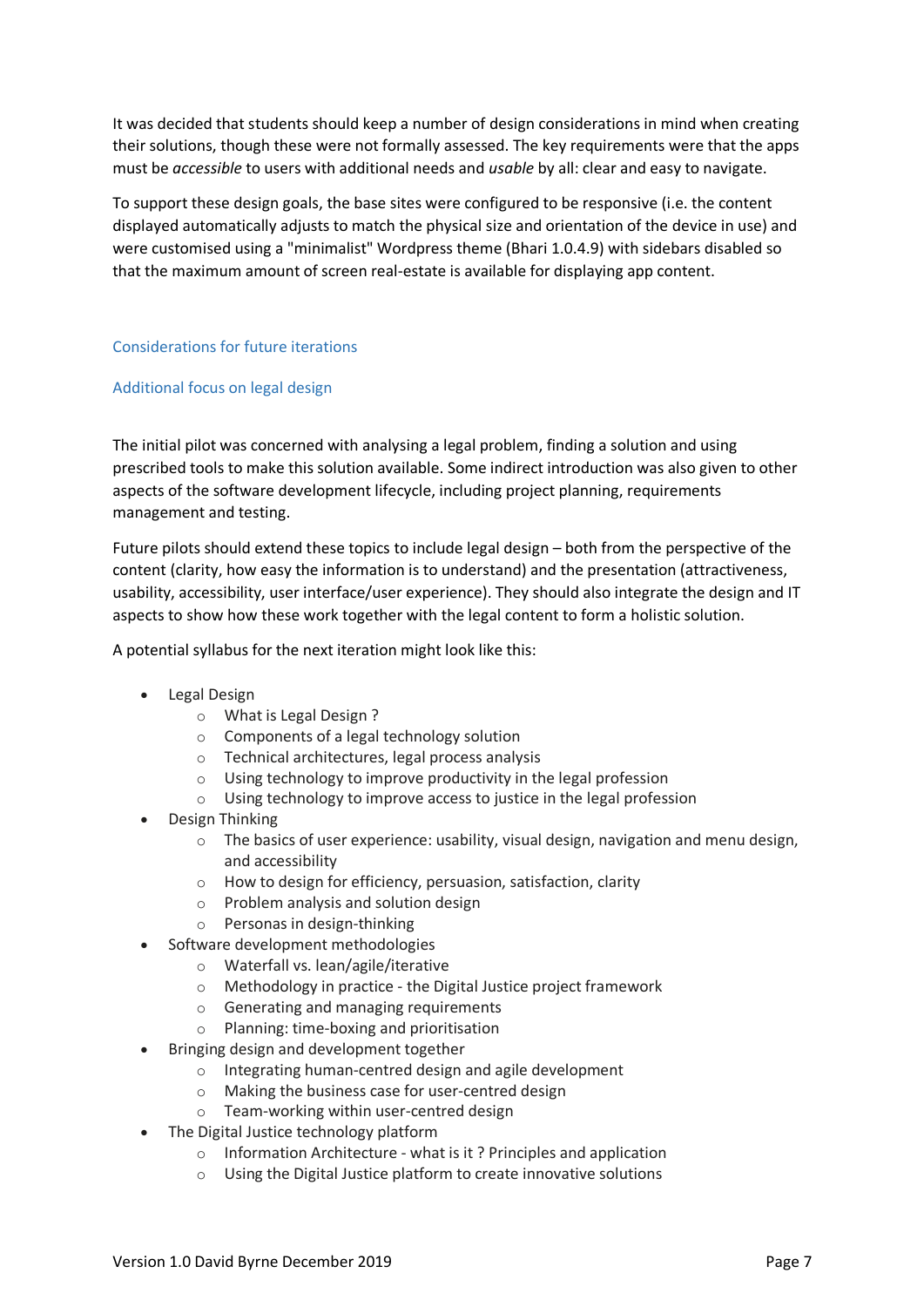#### o Assessing product quality in each iteration

This could be developed across the academic year as follows:



#### Extend project reporting

As a practical project, the emphasis should be on the output – i.e. the content and quality of the apps produced. However, it seems that there is an opportunity to gather data on a number of areas that should not be missed. These include how effectively the project delivery process works, how the students experience taking part in the project, how much of a challenge (intellectually and practically) they found it etc. etc.

### Governance/Editorial control/QA

Because legally sensitive advice may be presented through these apps, it is likely that some editorial control or approval process over the student-generated content will be required. This implies an additional staging environment where content can be reviewed by legal professionals before being published into the "live" apps. Further work would be required to design the process and platform to support this.

#### Public or private app ? Continuous development or a new app each year ?

Consideration should be given as to whether the output of the Digital Justice project is to be released to the public as a service or just used as a learning exercise. This is a critical decision that carries many implications. If the former, then the second question is resolved – the output needs to be treated as a product. This means that a level of rigidity should be introduced – for example it will be necessary to create some form of product strategy, to introduce design standards, to introduce higher levels of professional verification and scrutiny etc.

It is more likely that a public app or website created through over the course of multiple academic years will be more useful in terms of the number of features, the depth of information, the breadth of topics covered or other measures. This places constraints on the topics that students might work on, and as time goes on this will become ever-more restrictive.

The suggested project plan above could accommodate either of these approaches.